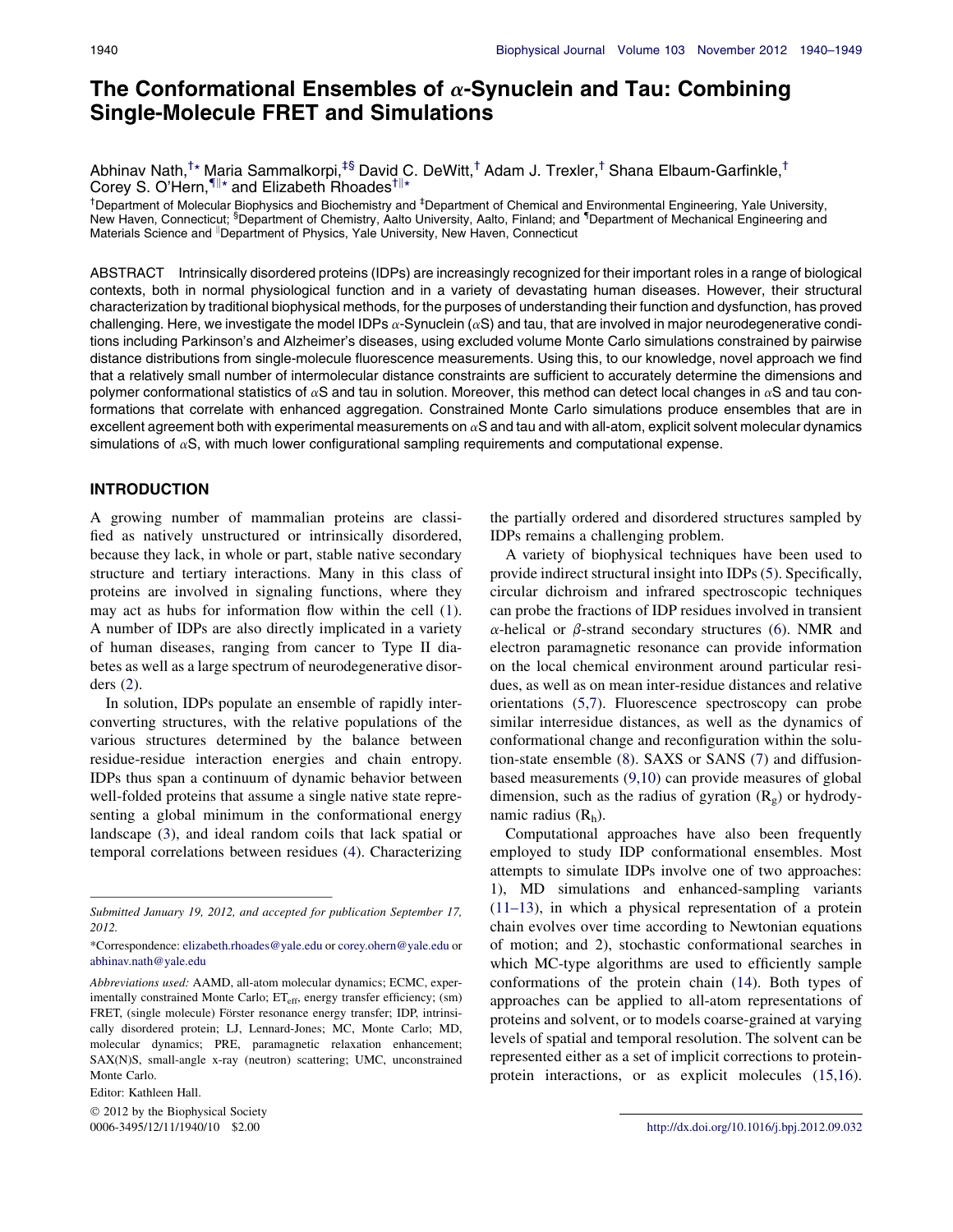Simulated ensembles are also sensitive to the choice of the protein force field. An important caveat is that these force fields are typically parameterized to reproduce the behavior of folded proteins rather than IDPs, and thus they may fail to capture important aspects of IDP ensembles (17–20).

 $\alpha$ -Synuclein ( $\alpha$ S; Fig. 1 *a*) is a 140-residue protein whose aggregation is linked directly to the development and pathogenesis of Parkinson's disease. Tau (Fig. 1 b) is a microtubule-associated protein up to 441 residues long (subject to alternative splicing) that forms characteristic neuronal aggregates in several human disorders collectively called tauopathies, including Alzheimer's disease, Pick's disease, and chronic traumatic encephalopathy. Both  $\alpha$ S and tau are intrinsically disordered in their unbound monomeric states, but can self-assemble into a variety of partially or highly ordered oligomeric and fibrillar aggregates. Both proteins are subjects of significant interest, not only because of their clinical relevance but also as models for other IDPs that self-assemble into amyloid aggregates. The solutionstate ensembles of  $\alpha S$  and tau have been studied by NMR  $(21–25)$ , fluorescence  $(26–32)$ , SAXS  $(33–39)$ , and a variety of computational methods (13,23,40–43). Despite this extensive effort, there is significant disagreement about even the most fundamental structural properties of these proteins in solution (e.g., reported  $R_g$  values for  $\alpha S$  vary nearly twofold, from 2.6 nm (34) to 5.0 nm (36)), possibly due to aggregation or oligomerization in solution at the



FIGURE 1 (a) Schematic of 140-residue  $\alpha$ S in solution. Residues 60–95 form the core of amyloid fibrils, whereas residues 1–95 form an amphipathic helix in the presence of anionic lipid membranes. The N-terminal region (NT) bears a net positive charge, whereas the C-terminus (CT) is highly negatively charged at pH 7.4 but neutral at pH 3.0. (b) Schematic of the 441-residue isoform of tau. The microtubule-binding region (MTBR; residues 244–369) forms the core of amyloid aggregates and is also the putative binding site for the molecular aggregation inducer heparin, whereas residues 151–243 (Pro) are rich in prolines.

concentrations (30–800  $\mu$ M) necessary for SAXS and NMR experiments. Fluorescence techniques such as smFRET circumvent these complications by using much lower protein concentrations (~50 pM), but provide qualitatively lower resolution data. Given that IDPs are increasingly recognized as viable pharmacological targets (44–46), smFRET may also be particularly well suited to drug candidate screening: the low protein concentrations used should enable the accurate identification of compounds that alter the target conformation by binding with very high affinity ( $K<sub>D</sub>s$  as low as ~500 pM). On the computational side, MD studies of  $\alpha S$  in solution have typically required nonphysiological temperatures (40,41) to generate  $R_g$  and Rh values that agree with experiments. Although fragments of tau have been studied by all-atom MD (47,48), the fulllength protein is too long (441 residues) for meaningful simulations to be run at reasonable computational expense with current resources. More consistent results have been obtained for both  $\alpha S$  and tau by post facto filtering of an unconstrained ensemble to fit experimental data (23,43) and using coarse-grained MC approaches (49).

In this work, we describe computational studies based on our extensive experimental smFRET measurements that provide a quantitative description of  $\alpha S$  and tau solutionstate conformations. We first develop an ECMC method to incorporate long-range pairwise distance constraints from smFRET into MC simulations, and find that remarkably few constraints are sufficient to reproduce the global dimensions of  $\alpha S$  and tau found experimentally under various conditions. For  $\alpha S$ , we find that AAMD simulations in explicit solvent accurately capture the average pairwise interresidue distances of  $\alpha S$  in solution, albeit at significantly higher computational cost than ECMC. The larger size of tau makes the computational cost for analogous AAMD simulations impractically high. Finally, unconstrained UMC simulations that include dihedral angle potentials, hydrogen bonding, effective residue-residue, and residue-environment interactions tuned to match the global dimensions of  $\alpha$ S also matched the AAMD ensemble and smFRET observations in terms of polymer scaling behavior and mean interresidue distances. Both UMC and AAMD show large fluctuations about these mean distances that may be important in determining the populations of aggregation-prone states. The ECMC technique can be generalized to other unstructured proteins and will enable efficient characterization of the native state ensembles of IDPs, and of the conformational changes produced by environmental factors, covalent modifications, and small-molecule modulators of function and dysfunction.

# MATERIALS AND METHODS

Details on smFRET data collection, constraint generation, and resamplingbased error estimation procedures are provided in the Supporting Material.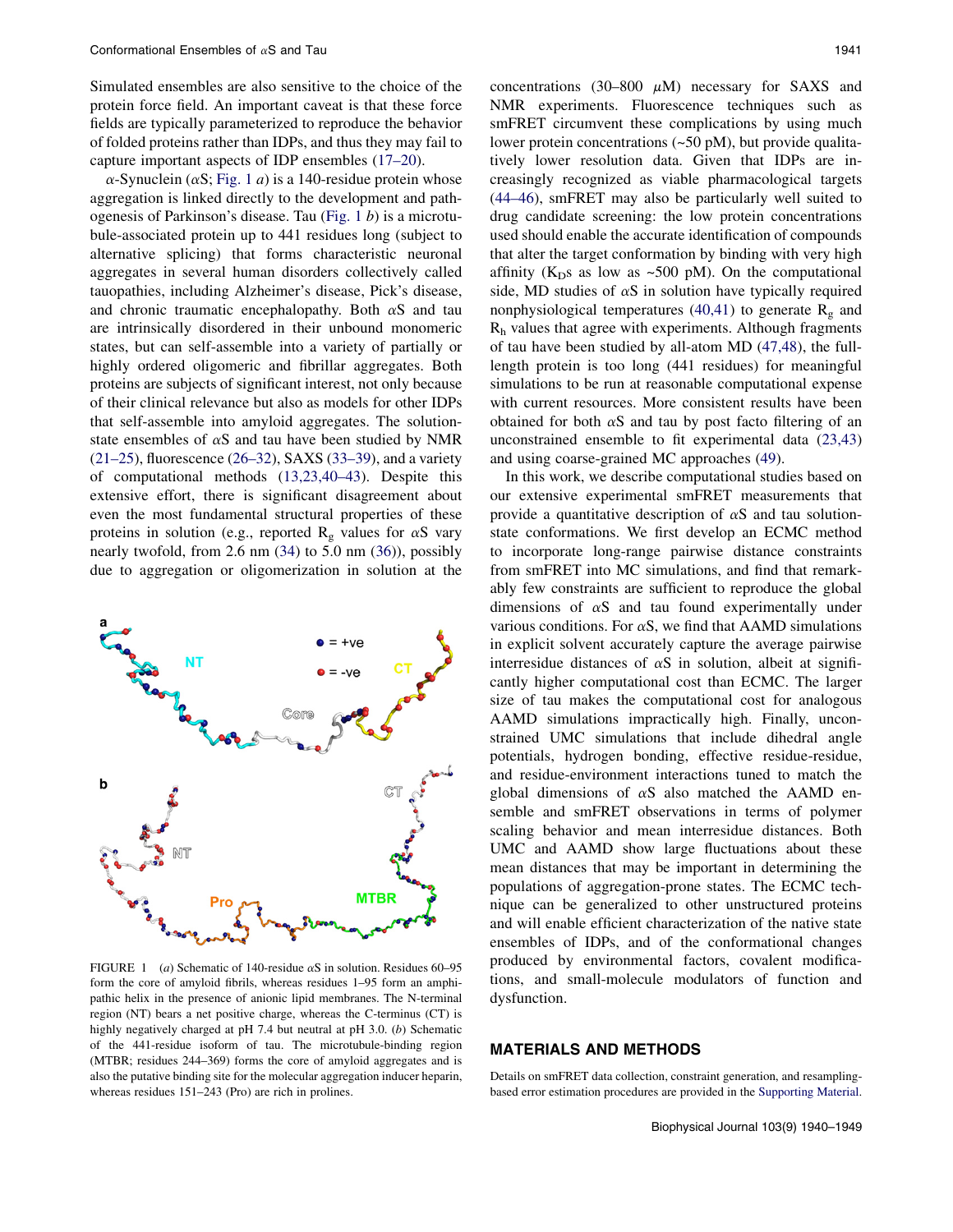## MC simulations

All MC calculations were implemented using the PyRosetta (50) and Scientific Python libraries for Python on Yale University High Performance Computing clusters.  $\alpha S$  and tau were modeled with all backbone atoms represented explicitly, and each side chain represented by a single bead located at the centroid of the appropriate atoms. For the ECMC simulations, the effective potential consisted of purely repulsive Lennard Jones (LJ) interactions and harmonic restraints with mean distances and variances derived from smFRET measurements (27,51) as detailed in the Supporting Material. For the UMC simulations, the potential included the *pair* (statistical residue-residue interaction), env (statistical residue-environment interaction), rama (backbone dihedral propensities), hbond\_sr\_bb and hbond\_lr\_bb (short- and long-range backbone hydrogen bonding, respectively) terms of the Rosetta force field, each with equal weights. The conformational sampling involved  $\sim 10^6$  backbone moves for each model, with the effective temperature decreased from 10  $k<sub>b</sub>T$  to the final target temperature  $(0.1 \ k<sub>b</sub>T$  for ECMC, varied for UMC) over the course of the refinement. Ensembles of at least 400 different structures were generated for each set of parameters.

#### AAMD simulations

We performed AAMD simulations of  $\alpha S$  in explicit water using the fixed NPT ensemble (also known as the isobaric-isothermal ensemble, i.e., with the number of particles, pressure, and temperature held constant) at temperature  $T = 293$  K and pressure  $P = 1$  bar, conditions which closely match the smFRET experiments, to measure the solution-state ensemble of  $\alpha S$ . These simulations were implemented in Gromacs 4.5.1 (52) using the Amber99SB (53,54) force field with the TIP4P-Ew water model (55). This parameter set produced markedly better agreement with ECMC  $R_{g}$ values in preliminary simulations than other combinations of force field and solvent model (not shown), and has also been reported to provide superior accuracy in protein simulations (17–19,56,57), especially in describing flexible protein regions (56). Pressure was controlled by the weak coupling method (58) with a 1.0 ps coupling time and temperature by a stochastic velocity distribution thermostat of Bussi et al. (59) that yields the canonical distribution with a 0.1 ps coupling time. The temperature of the protein was controlled independently of the solute and ions. Consistent with the original Amber99SB force field parameterization (53), nonbonded interactions were cutoff at 0.8 nm and the particle mesh Ewald method was employed to calculate the long-ranged electrostatic interactions. A time step of 2 fs and a cubic simulation box with volume  $(11 \text{ nm})^3$  were used for all simulations. The simulation volume is very large, but it is possible even with this box size for a completely extended protein configuration to interact with itself under periodic boundary conditions. However, such events are rare and were not included in the analysis. Ten different initial configurations randomly selected from the end states of ECMC simulations were run for a total of 574 ns. This ensured independent simulation trajectories for improved configurational sampling. The initial 10 ns of each trajectory were omitted from the analysis to allow for structural relaxation, leaving a total of 474 ns of simulation time used to generate the AAMD ensemble.

# RESULTS

#### ECMC simulations

SmFRET uses the efficiency of energy transfer between two labeled residues in a protein chain as a sensitive probe of protein conformation on the nm scale. We previously reported ET<sub>eff</sub> values between 12 pairs of residues in  $\alpha$ S  $(27,51)$ , and have also recently measured analogous  $ET_{eff}$ between 12 residue pairs in tau (60). These data sets each represents the most extensive set of interresidue distances measured on  $\alpha S$  and tau, respectively, at the single-molecule level. In the case of dynamic random coils like  $\alpha S$  and tau, the use of polymer models, which reflect the ensemble of conformations sampled by the protein on the timescale of smFRET measurements (~1 ms), has been shown to lead to more accurate calculations of distances from  $ET_{eff}$  than the simple application of the Förster equation  $(61–63)$ . We used results from excluded volume MC simulations to convert the smFRET measurements of  $ET_{\text{eff}}$  into distance constraints, as detailed in the Supporting Material.

For all MC simulations, the proteins were modeled using the centroid representation of Rosetta (64), which consists of an all-atom peptide backbone and a single-bead pseudoatom for each residue side chain (accounting for side-chain size, and the location of the average center of mass of favorable side-chain conformations). We performed a MC conformational search implemented in the PyRosetta software package (50,64), with only smFRET-derived constraints and purely repulsive LJ interactions included in the potential, using up to  $5 \times 10^6$  backbone moves. From this ensemble of structures produced by the ECMC simulations, we generated  $R_g$  distributions, interresidue distance maps, and the scaling behavior of the interresidue distance with sequence separation. Totals of 10<sup>6</sup> and 5  $\times$ 10<sup>6</sup> backbone moves were sufficient to ensure convergence of these three structural characteristics for  $\alpha S$  and tau, respectively. These protocols were used for all subsequent simulations.

To study the effects of harmonic constraints on  $\alpha S$  ensembles, we performed ECMC with various subsets of the constraints derived from smFRET measurements at pH 7.4. The mean  $R_g$  decreased from 5.1  $\pm$  0.9 nm without constraints (the excluded volume random-coil limit for the  $\alpha$ S chain), to 3.3  $\pm$  0.3 nm for the fully constrained ensemble (Fig. 2 a). This compaction relative to a random coil involves enhanced local contacts between the N- and C-terminal regions of  $\alpha S$  (Fig. 2 b). Polymer conformational statistics are frequently described in terms of the relation between mean interresidue distance  $r$  and sequence separation N:

$$
r = CN^{\nu},\tag{1}
$$

where  $\nu$  is the Flory scaling exponent, and the prefactor  $C$ depends roughly on the size of the monomer unit. The  $\alpha S$ ensemble obtained by ECMC possesses a mean scaling exponent of 0.39 (Fig. 2  $c$ ), intermediate between the exponents expected for an excluded volume random coil (0.59) and a compact globule (0.33), which suggests the presence of attractive interactions within the disordered  $\alpha S$  chain. An important caveat is that the scaling laws in polymer theories apply in the long chain limit; whereas  $\alpha S$  and tau have chain lengths of 140 residues and 441 residues, respectively. We are using the scaling form of the interresidue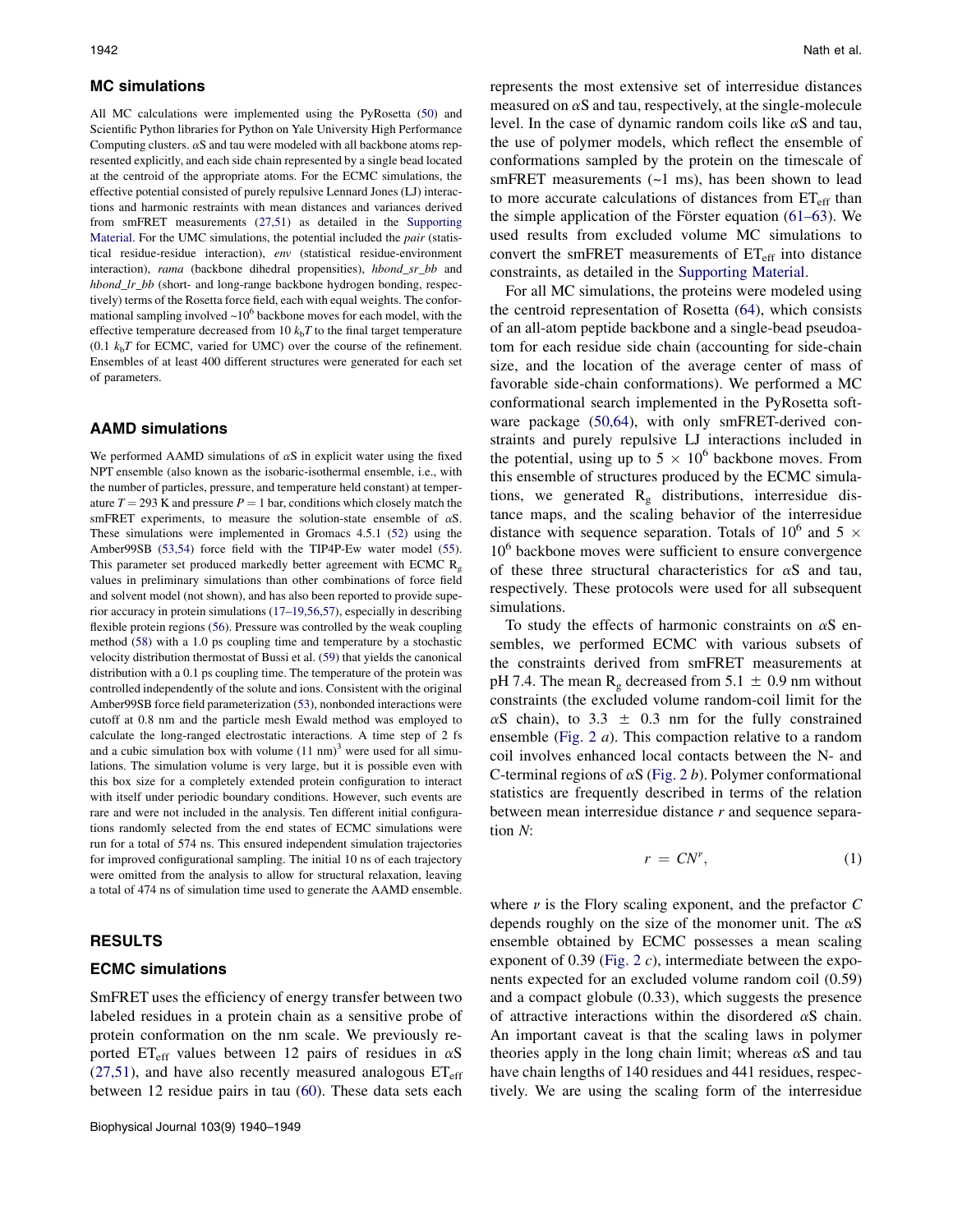a





FIGURE 2 (a) Mean R<sub>g</sub> values obtained by ECMC using between 0 and 12 randomly selected smFRET-derived constraints of  $\alpha$ S. Gray circles and associated vertical lines indicate means and standard deviations of distributions obtained from a single randomly selected subset of the full constraint set, with the number of constraints indicated on the horizontal axis. Black circles denote means over all subsets for a given number of constraints. (b) An interresidue distance difference map shows the change in mean interresidue distances between the unconstrained random coil ensemble and ECMCderived  $\alpha$ S ensemble at pH 7.4. The black contour separates regions that display compaction ( $\Delta$ r < 0) relative to the random coil from those that display expansion ( $\Delta r > 0$ ); compaction is particularly evident between residues 1–30 and 100–140. (c) The ECMC-derived  $\alpha S$  ensemble (solid line) shows a polymer scaling intermediate between the excluded volume random-coil limit (obtained from unconstrained MC simulations of  $\alpha S$  with purely repulsive LJ interactions and no smFRET constraints) and a compact globule ( $C = 0.38$  nm,  $\nu = 0.33$  for Eq. 1 in the text), both shown as dotted lines. The light shaded area indicates the standard deviation in ECMC-derived r values, obtained by resampling error estimation as described in the Supporting Material. Points are discrete values obtained by smFRET (triangles), tryptophan triplet-state lifetime (65) (circles), and time-resolved FRET (29) (squares) measurements. Black and gray dashed lines are fits of Eq. 1 to the ECMC data for  $N < 40$  and  $N > 40$ , respectively. The inset shows data replotted on logarithmic axes. (d) R<sub>g</sub> histograms obtained by ECMC of  $\alpha$ S at pH 7.4 (R<sub>g</sub> = 3.3  $\pm$  0.3 nm) and pH 3.0 (3.2  $\pm$  0.3 nm), compared with the excluded volume random-coil model (5.1  $\pm$  0.9 nm). Low pH, which enhances  $\alpha$ S aggregation, has a minor effect on R<sub>g</sub>. (e) Distance difference map (pH 3.0 – pH 7.4) showing the detailed effect of acidic environments on  $\alpha S$  conformation, most notably compaction ( $\Delta r < 0$ ) of the C-terminus and core regions.

separation in Eq. 1 as an empirical characterization of the size of  $\alpha S$  and tau.

Major sources of uncertainty in smFRET are experimental error in the determination of  $ET_{eff}$  (estimated to be  $\sim$ 1–2% for our instrumentation based on repeated smFRET measurements of a standard sample), and variation in the Förster radius due to anistropic dye tumbling and/or changes in quantum yield (estimated to be 7–8% based on fluorescence lifetime and anisotropy measurements). We implemented a resampling error estimation protocol described in the Supporting Material to quantify the resulting uncertainties in ECMC results, which are represented by the shaded area in Fig. 2 c. Due to the redundant nature of smFRET-derived constraints,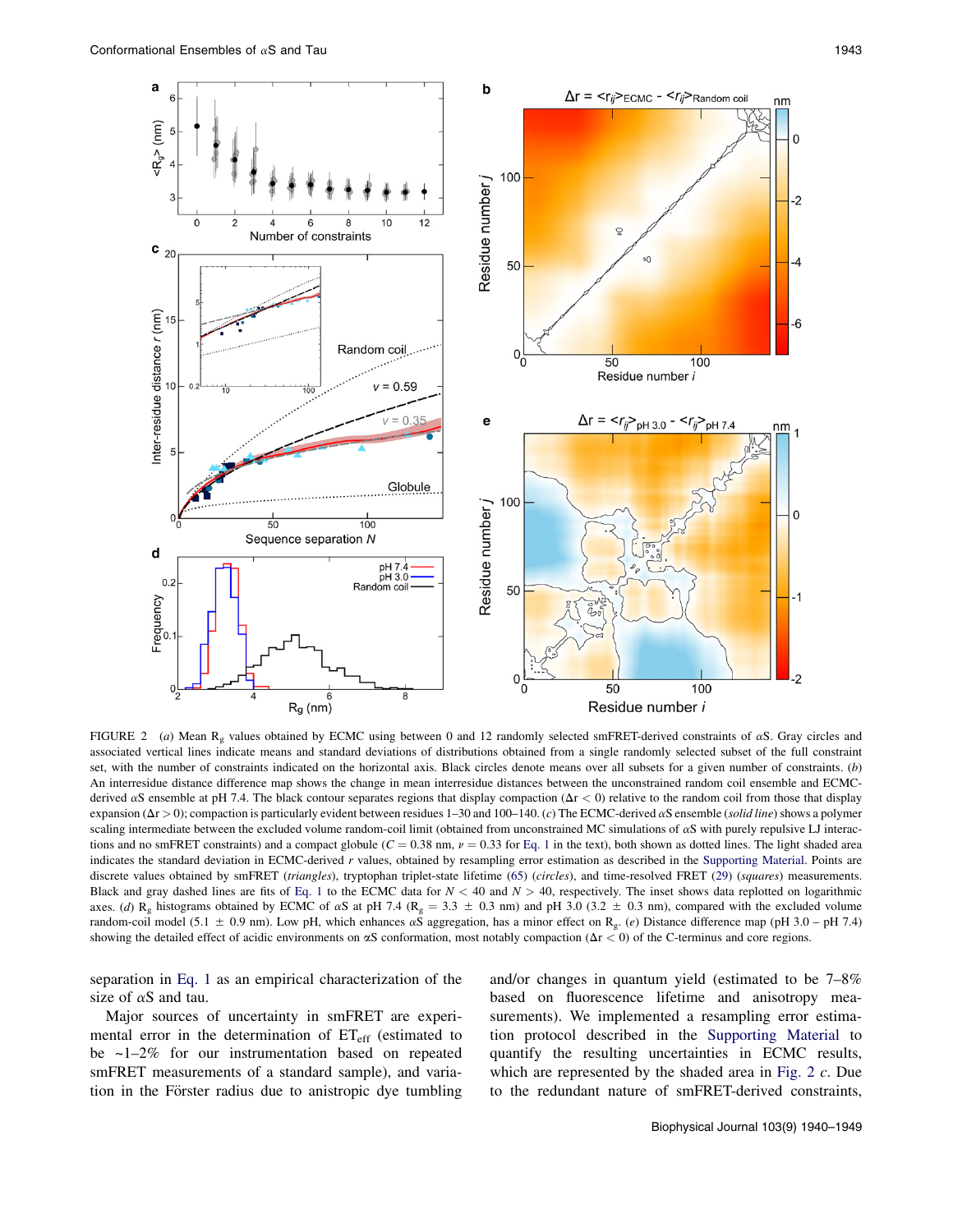the standard error of the mean in ensemble properties such as  $R_g$  or  $\nu$  is ~1.5%.

ECMC using smFRET measurements of  $\alpha$ S at pH 3.0, a condition that is known to accelerate aggregation (27,67), indicates a slight compaction in terms of the mean  $R_g$  (3.2  $\pm$  0.3 nm) relative to the neutral-pH ensemble (Fig. 2 d). However, the low-pH ensemble shows significant changes in the pattern of mean interresidue distances, with decreased contact between the N-terminus and the central region, and increased contact between the C-terminus and much of the rest of the protein (Fig. 2  $e$ ).

Similarly, we compared smFRET distance measurements between 12 residue pairs (60) for tau, in the presence and absence of the polyanion heparin, which is known to dramatically enhance the aggregation rate of tau in solution. Like  $\alpha$ S, tau displays a progressive compaction relative to an excluded volume random coil of equal length ( $R_g$  =  $10.9 \pm 1.9$  nm) as the number of constraints is increased (Fig. S2). The mean  $R_g$  of tau increases from 5.1  $\pm$ 0.5 nm to  $6.0 \pm 0.6$  nm upon the addition of heparin (see Fig. 3 b), whereas the corresponding  $R_h$  values calculated by Hydropro (68) increase from 5.3  $\pm$  0.3 nm to 5.9  $\pm$ 0.5 nm. In the absence of heparin, tau demonstrates a polymer scaling intermediate between the random coil and globule limits at small and medium sequence separations, but is markedly more compact at larger separations, so that the overall mean scaling exponent is 0.27. Heparin eliminates this long-range compaction, increasing the mean value of  $\nu$  to 0.44 (Fig. 3 *a*). This expansion, particularly evident between residues 1–50 and the span from residues 180–441, is partially offset by compaction between residues  $140-220$  and residues  $340-420$  (Fig. 3 c).

## Unconstrained MC and AAMD simulations

To further test the relation between  $R_g$  and interresidue distances, we investigated how accurately unconstrained simulations that reproduce the global dimensions of  $\alpha S$ could predict the mean smFRET-derived distances. UMC simulations using a more complete Rosetta potential were performed over a range of effective temperatures to identify conditions that best reproduced the mean  $R_g$  obtained by ECMC. The potential used for UMC simulations included statistically obtained residue-environment and residueresidue interaction terms, backbone dihedral angle propensities, backbone hydrogen-bonding, and repulsive LJ interaction terms, reflecting charge interactions, hydrophobicity and polarity, and the sterics of the protein backbone. The UMC ensemble at 1.2  $k_bT$  most accurately captured the mean  $R_g$  of  $\alpha S$  at neutral pH, and the mean interresidue distances extracted from this ensemble were in excellent agreement with the corresponding distances measured by smFRET (Fig. 4 a). We further performed all-atom, explicit-solvent MD (AAMD) on  $\alpha$ S using the Amber 99SB (53,54) force field with the TIP4P-Ew water model (55) at



FIGURE 3 (a) Tau in buffer (- Heparin) displays similar polymer scaling behavior to  $\alpha S$  at short and medium sequence separations, between the random coil and globule limits (dotted lines), but displays marked compaction at long sequence separations. The addition of heparin eliminates this long-range compaction, resulting in an increase in the mean scaling exponent from 0.28 to 0.43. (b) The global expansion induced by heparin is reflected in an increase in R<sub>g</sub> from 5.1  $\pm$  0.5 nm to 6.0  $\pm$  0.6 nm, compared to 10.9  $\pm$  1.9 nm for an excluded volume random-coil.  $(c)$  A distance difference map (*heparin - buffer only*) reveals that this global expansion is partially compensated for by a compaction of the proline-rich and microtubule-binding regions of tau in the presence of heparin. The black contour separates regions that display compaction ( $\Delta r < 0$ ) from those that display expansion ( $\Delta r > 0$ ).

293 K. This combination of parameters produces an ensemble with a R<sub>g</sub> of 3.1  $\pm$  0.9 nm, in close agreement with mean experimental values, and reproduces the mean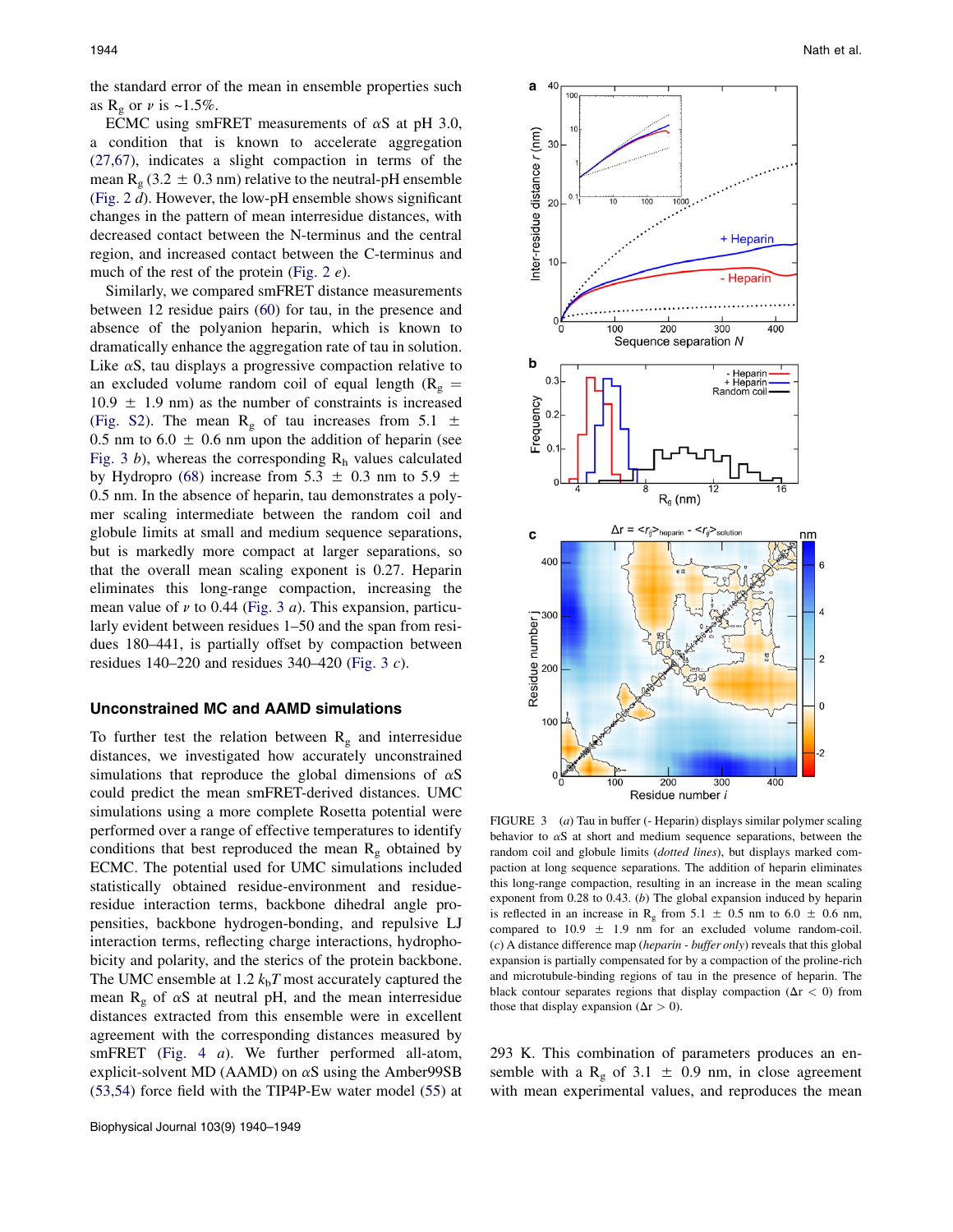

FIGURE 4 (a) Experimentally derived interresidue distance distributions from ECMC of  $\alpha S$  (dark gray histograms with means indicated by black lines) and corresponding distributions from unconstrained simulations (left panel: UMC; right panel: AAMD; light gray histograms with means indicated by gray lines). Both simulation techniques accurately capture the mean pairwise distances but predict broader distance distributions, given either no experimental information (in the case of AAMD), or only the  $R_g$  (in the case of UMC). Note that AAMD distance distributions appear to be multimodal, especially for residue pairs spanning the N- and C-terminal regions of  $\alpha S$ . (b)  $R_g$ distributions from UMC and AAMD simulations match the mean (3.3 nm) from ECMC, but have greater width (cf. Fig. 2 d). (c) Distance difference maps comparing a random coil simulation with UMC (top) and AAMD (bottom) ensembles closely resemble each other, and the analogous map for ECMC simulations (cf. Fig. 2 b).

interresidue distances measured by smFRET with high accuracy (Fig. 4 a). The ensemble generated by AAMD resembles that produced by UMC simulations (Fig. 4,  $b$  and  $c$ ), but the computational cost is significantly higher. Properties of the ensembles generated by AAMD, UMC, and ECMC are compared in greater detail in the Supporting Material.

#### **DISCUSSION**

## ECMC simulations

The ECMC protocol we have developed here is an efficient, powerful probe of  $\alpha S$  and tau global dimensions, polymer scaling behavior, and local contacts. ECMC accurately reproduces the global dimensions of  $\alpha S$  given pairwise distances from smFRET experiments: the mean  $R_g$ decreases smoothly and asymptotes to the experimental value as the number of constraints increases, which indicates that the smFRET data are internally self-consistent. Remarkably, as few as two or three constraints are enough to capture much of the compaction of  $\alpha S$ , even though the only other term in the effective potential for these simulations is the repulsive LJ interaction. The measurement of  $R<sub>g</sub>$  by ECMC (3.3 nm) lies within the broad range (2.6) to 5.0 nm) suggested by previous SAXS experiments (33–36), but is substantially more precise than these ensemble measurements (see details of error estimation in the Supporting Material). We recently measured the  $R<sub>h</sub>$ value of  $\alpha$ S to be 2.74  $\pm$  0.04 nm using pulsed field gradient NMR (69). The  $R_g/R_h$  ratio of  $\alpha S$  is therefore ~1.2, in excellent agreement with the analogous ratio measured for unfolded protein L using smFRET and fluorescence correlation spectroscopy (62).

The polymer scaling behavior of  $\alpha$ S as determined by ECMC also recapitulates very closely the results of tryptophan triplet-state lifetime (65) and time-resolved FRET (29) experiments, even at small sequence separations where the interresidue distances are too short for direct measurement by smFRET. We find that the scaling behavior depends on sequence separation, with the Flory exponent  $\nu$  changing from ~0.59 for  $N < 40$  to ~0.34 for  $N > 40$ . The intriguing observation that the scaling exponent for  $\alpha S$  shifts from nearly the self-avoiding random-coil value to the globule value as sequence separation increases may reflect the fact that the intrinsic stiffness and excluded volume properties of the polypeptide backbone predominate at small N, whereas intramolecular attractive interactions predominate at large N. The long-range contacts that cause this compaction in the ECMC ensembles resemble those observed in PRE NMR experiments (21,23) and numerical simulations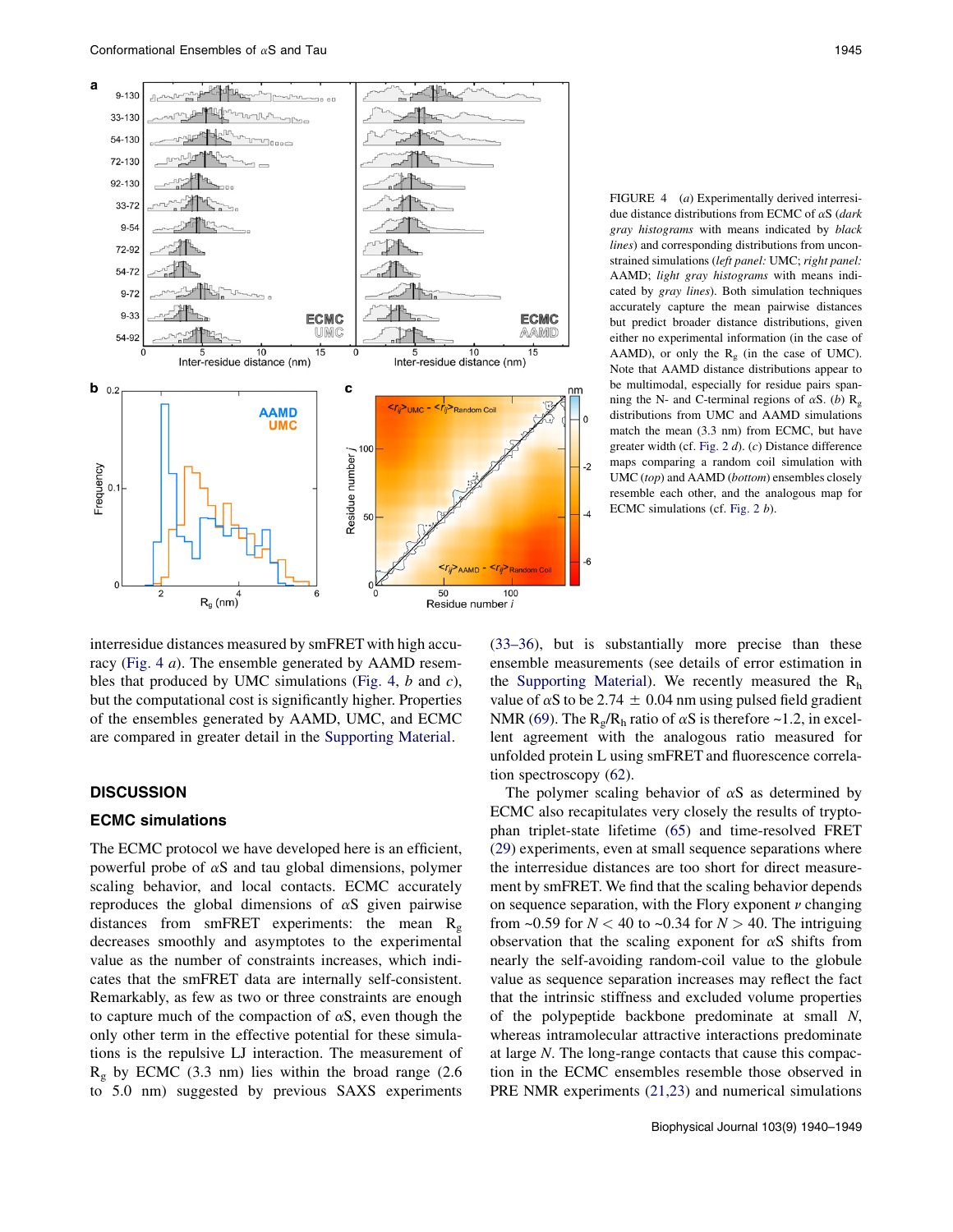(43), particularly in terms of the enhanced contacts between residues  $1-30$  and  $100-140$  (23,43). Approximately  $11\%$  of the structures in the ECMC ensemble display end-to-end distances below 5 nm. The interresidue distance distributions obtained from ECMC simulations appear largely unimodal (red histograms in Fig. 4 a).

The polymer scaling of tau in the absence of heparin is qualitatively similar to that of  $\alpha S$ , with a progressive compaction with increasing  $N$ : the exponent  $\nu$  changes from ~0.60 for  $N < 40$ , to ~0.39 for  $40 < N < 140$ , and then to  $\sim 0.09$  for  $N > 140$ . This marked deviation from excluded volume power-law scaling behavior at high sequence separations to scaling that is below the theoretical globule limit may reflect specific interactions between the N- and C-termini of tau as suggested by Mandelkow and co-workers (31,32) and also observed by PRE NMR (25). Heparin has a dramatic effect on this behavior: the exponent  $\nu$  changes from ~0.62 for  $N < 40$ , to ~0.43 for  $N > 40$ , whereas the hypercompaction at high  $N$  is eliminated. This expansion is also reflected in the  $R<sub>g</sub>$  and calculated  $R<sub>h</sub>$  values of tau, which increase by 19% and 11%, respectively, in the presence of heparin. The latter change is in excellent agreement with fluorescence correlation spectroscopy experiments, which show a 14% increase in the diffusion time upon binding of heparin (60).

ECMC is also sensitive to local changes in structure that do not have a major effect on global dimensions. Although decreasing the pH from 7.4 to 3.0 results in only small changes in  $\alpha S$  R<sub>g</sub> (3.3 nm vs. 3.2 nm), the two ECMC ensembles are significantly different in local structure. The decreased charge on the C-terminus at low pH leads to a marked collapse of this region, and enhanced interactions with residues 25–100. This span includes the aggregation prone region (residues  $60-95$ ) of  $\alpha$ S, and so this altered interaction may relate to the increased aggregation propensity of  $\alpha S$  at low pH. There is a compensatory expansion of the N-terminus that may be due to the increased net positive charge of this region in acidic environments. This observation agrees very well with PRE NMR experiments on  $\alpha$ S at low and neutral pH (23,41), which also show a relative collapse of the C-terminus and slight expansion of the N-terminus. Similarly, although the addition of heparin caused a moderate increase in the global dimensions of tau, this masks a compaction of the central microtubule-binding region that forms the core of tau-derived amyloid aggregates. Heparin also eliminates the long-range contacts between the termini of tau that have been previously observed by ensemble FRET (31,32). These conformational changes may be driven by neutralization of the net positive charge on the prolinerich and microtubule-binding regions of tau by the polyanion heparin. Our results illustrate the ability of ECMC to effectively identify local changes in structure, even in the absence of major global changes, which could provide crucial insight into the environmental factors and binding partners that affect the tendency of  $\alpha S$  and tau to pathologically self-assemble.

#### UMC and AAMD simulations

Having demonstrated that ECMC accurately reproduces global dimensions from pairwise constraints, we addressed the inverse problem of whether it is possible to derive pairwise interresidue separations from global dimensions of the chain. UMC simulations with a single free parameter (effective temperature) tuned to match the mean  $R<sub>g</sub>$  accurately reproduced mean interresidue distances that span nearly the complete sequence of  $\alpha S$ . The polymer scaling behavior and interresidue distance map of the UMC ensemble also resemble those of the ECMC ensemble at neutral pH. This remarkable result indicates that it is possible to infer computationally much of the detailed conformational properties of  $\alpha S$  given only the mean  $R_g$ of the ensemble and the robust knowledge-based potential implemented in Rosetta.

To investigate whether this result is specific to Rosetta, or also applies to other modern simulation techniques, we performed extensive AAMD simulations on  $\alpha S$ , which faithfully reflected  $\alpha S$  solution-state behavior at physiological temperature, without any bias or post facto filtering. The combination of Amber99SB and TIP4P-Ew solvent appears to simulate the  $\alpha S$  conformational ensemble with high accuracy, in good agreement with the extensive results from other groups (17–20,56,57) successfully applying this parameter set to disordered proteins and peptides. The high accuracy in reproducing the mean interresidue separations, as measured by smFRET, is especially noteworthy given that previous MD studies (with other force fields and solvent treatments) had to resort to temperatures 150– 300 K above physiological values to achieve similar agreement with experiment (40,41). Recent corrections to the Amber99SB force field (70) used with TIP3P solvent have shown improved accuracy in predicting the folding behavior of several model peptides and proteins (71,72), and in future work we will test whether this parameter set also accurately reproduces  $\alpha$ S solution-state behavior.

## **CONCLUSIONS**

In this work, we have developed and validated a new, to our knowledge, approach to effectively investigate the conformational behavior of disordered proteins, using MC simulations constrained by smFRET experiments. In particular, we have shown that the global dimensions and polymer conformational statistics of the model protein  $\alpha S$  and tau can be accurately determined from a relatively small number of interresidue distance measurements, and produce ensembles in excellent agreement with previous experimental studies, as well as with the AAMD simulations in the case of  $\alpha S$ . Conversely, we have shown that recently developed protein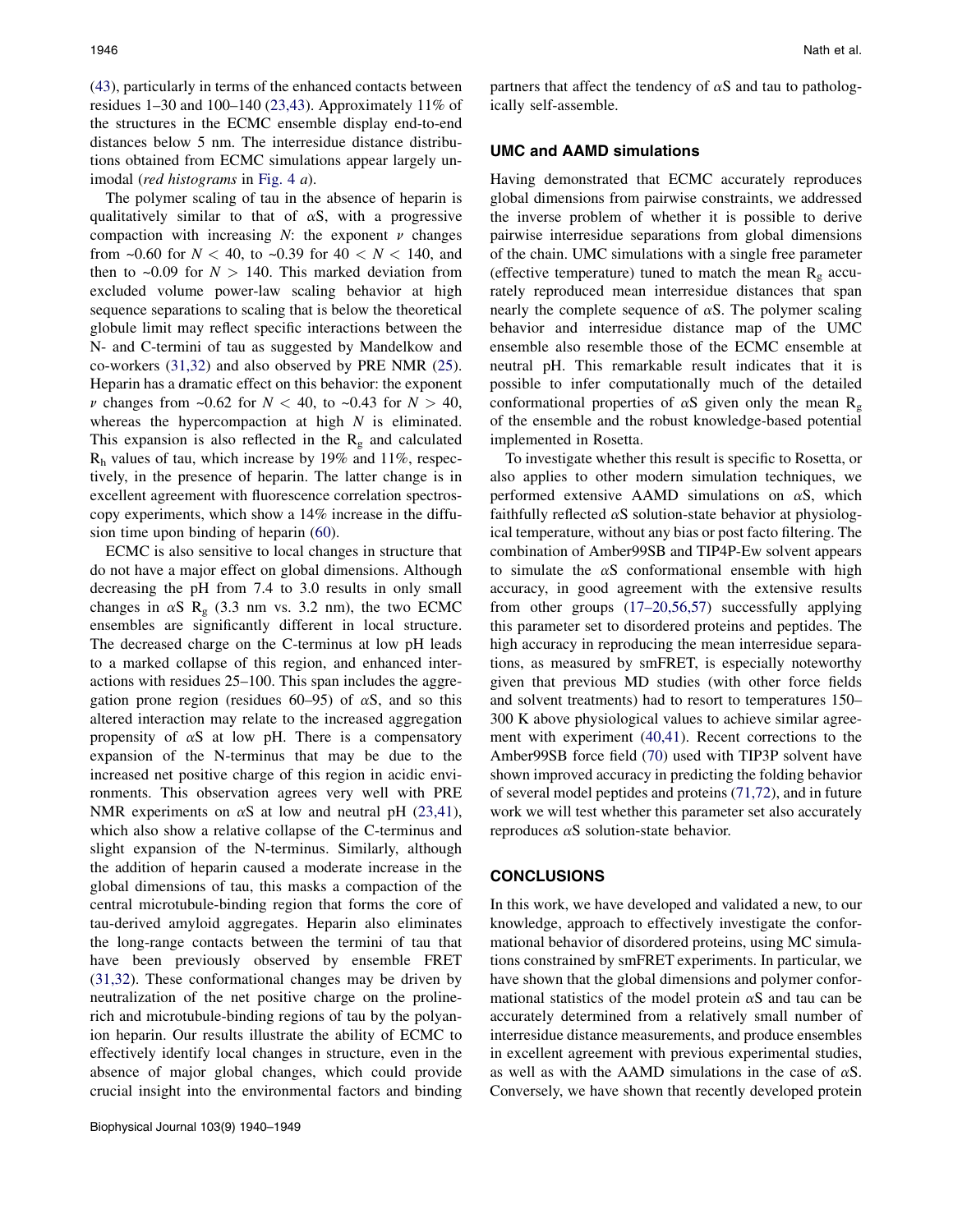energy functions make it possible to predict detailed conformational properties and mean interresidue distances of  $\alpha$ S from its global dimensions, and that transient charge-mediated contacts between the residues distant in sequence may underlie the dynamic conformational fluctuations of  $\alpha S$  and tau suggested by our findings and others (30,65,73,74).

The ECMC approach is much less computationally intensive than simulation methods that predict IDP conformational ensembles with comparable accuracy, which become rapidly more demanding as the size of the protein of interest increases. For example, comparable AAMD studies on tau would require simulation of a system at least an order of magnitude larger in volume (to accommodate the greater dimensions of tau), for a substantially longer period of time (to sample the increased number of degrees of freedom of the tau chain with a similar level of detail to  $\alpha S$ ). Given typically available resources, the consequent computational expense makes routine AAMD simulations of large IDPs infeasible. ECMC could therefore serve as an efficient alternative strategy to characterize the detailed conformations of diverse IDPs. ECMC based on smFRET measurements is also well suited to the identification of high-affinity binding partners of IDPs; this is potentially of broad pharmacological relevance, given that IDPs may be effective drug targets for a range of diseases (46). ECMC could therefore prove to be a versatile probe of the effects of environmental factors, drug-like small molecules, and biological ligands on IDP conformations in health and disease.

# SUPPORTING MATERIAL

Details on single-molecule FRET measurements, calculation of distance constraints, and resampling-based error estimation procedures, along with references (75–78) are available at http://www.biophysj.org/biophysj/ supplemental/S0006-3495(12)01073-9.

This research was supported by the National Science Foundation under grant Nos. DMS-0835742 (to C.S.O.) and MCB-0919853 (to E.R.), The Ellison Medical Foundation (to E.R.), an American Heart Association Postdoctoral Fellowship (to A.N.), the Academy of Finland (to M.S.), an institutional training grant from the National Institute of Health GM007223 (to D.C.D., A.J.T., and S.E.-G.), and a seed grant from the Raymond and Beverly Sackler Institute for Biological, Physical, and Engineering Sciences (to C.S.O. and E.R.). The research leading to these results has received funding from the European Union Seventh Framework Programme FP7/2007-2013 under grant agreement #293861 (to M.S.). This work also benefited from the facilities and staff of the Yale University Faculty of Arts and Sciences High Performance Computing Center, CSC IT Center for Science in Finland (M.S.), and National Science Foundation (NSF) grant No. CNS-0821132 that partially funded acquisition of the computational facilities.

## **REFERENCES**

1. Dunker, A. K., M. S. Cortese, ..., V. N. Uversky. 2005. Flexible nets. The roles of intrinsic disorder in protein interaction networks. FEBS J. 272:5129–5148.

- human genetic diseases: illustrative examples of ordered and intrinsically disordered members of the human diseasome. Protein Pept. Lett. 16:1533–1547.
- 3. Anfinsen, C. B. 1973. Principles that govern the folding of protein chains. Science. 181:223–230.
- 4. Flory, P. J. 1942. Thermodynamics of high polymer solutions. J. Chem. Phys. 10:51–61.
- 5. Eliezer, D. 2009. Biophysical characterization of intrinsically disordered proteins. Curr. Opin. Struct. Biol. 19:23–30.
- 6. Receveur-Bréchot, V., J.-M. Bourhis, ..., S. Longhi. 2006. Assessing protein disorder and induced folding. Proteins. 62:24–45.
- 7. Mittag, T., and J. D. Forman-Kay. 2007. Atomic-level characterization of disordered protein ensembles. Curr. Opin. Struct. Biol. 17:3–14.
- 8. Chen, H., and E. Rhoades. 2008. Fluorescence characterization of denatured proteins. Curr. Opin. Struct. Biol. 18:516–524.
- 9. Price, W. S. 1997. Pulsed-field gradient nuclear magnetic resonance as a tool for studying translational diffusion: Part 1. Basic theory. Concepts Magn. Reson. 9:299–336.
- 10. Haustein, E., and P. Schwille. 2007. Fluorescence correlation spectroscopy: novel variations of an established technique. Annu. Rev. Biophys. Biomol. Struct. 36:151–169.
- 11. Leone, V., F. Marinelli, ..., M. Parrinello. 2010. Targeting biomolecular flexibility with metadynamics. Curr. Opin. Struct. Biol. 20:148–154.
- 12. Scheraga, H. A., M. Khalili, and A. Liwo. 2007. Protein-folding dynamics: overview of molecular simulation techniques. Annu. Rev. Phys. Chem. 58:57–83.
- 13. Rauscher, S., and R. Pomès. 2010. Molecular simulations of protein disorder. Biochem. Cell Biol. 88:269–290.
- 14. Vitalis, A., and R. V. Pappu. 2009. Methods for Monte Carlo simulations of biomacromolecules. Annu. Rep. Comput. Chem. 5:49–76.
- 15. Dill, K. A., T. M. Truskett, ., B. Hribar-Lee. 2005. Modeling water, the hydrophobic effect, and ion solvation. Annu. Rev. Biophys. Biomol. Struct. 34:173–199.
- 16. Chen, J., C. L. Brooks, 3rd, and J. Khandogin. 2008. Recent advances in implicit solvent-based methods for biomolecular simulations. Curr. Opin. Struct. Biol. 18:140–148.
- 17. Fawzi, N. L., A. H. Phillips, ..., T. Head-Gordon. 2008. Structure and dynamics of the Abeta(21–30) peptide from the interplay of NMR experiments and molecular simulations. J. Am. Chem. Soc. 130:6145–6158.
- 18. Aliev, A. E., and D. Courtier-Murias. 2010. Experimental verification of force fields for molecular dynamics simulations using Gly-Pro-Gly-Gly. J. Phys. Chem. B. 114:12358–12375.
- 19. Lange, O. F., D. van der Spoel, and B. L. de Groot. 2010. Scrutinizing molecular mechanics force fields on the submicrosecond timescale with NMR data. Biophys. J. 99:647–655.
- 20. Piana, S., K. Lindorff-Larsen, and D. E. Shaw. 2011. How robust are protein folding simulations with respect to force field parameterization? Biophys. J. 100:L47–L49.
- 21. Dedmon, M. M., K. Lindorff-Larsen, ..., C. M. Dobson. 2005. Mapping long-range interactions in alpha-synuclein using spin-label NMR and ensemble molecular dynamics simulations. J. Am. Chem. Soc. 127:476–477.
- 22. Sung, Y.-H., and D. Eliezer. 2007. Residual structure, backbone dynamics, and interactions within the synuclein family. J. Mol. Biol. 372:689–707.
- 23. Salmon, L., G. Nodet, ..., M. Blackledge. 2010. NMR characterization of long-range order in intrinsically disordered proteins. J. Am. Chem. Soc. 132:8407–8418.
- 24. Mukrasch, M. D., P. Markwick, ..., M. Blackledge. 2007. Highly populated turn conformations in natively unfolded tau protein identified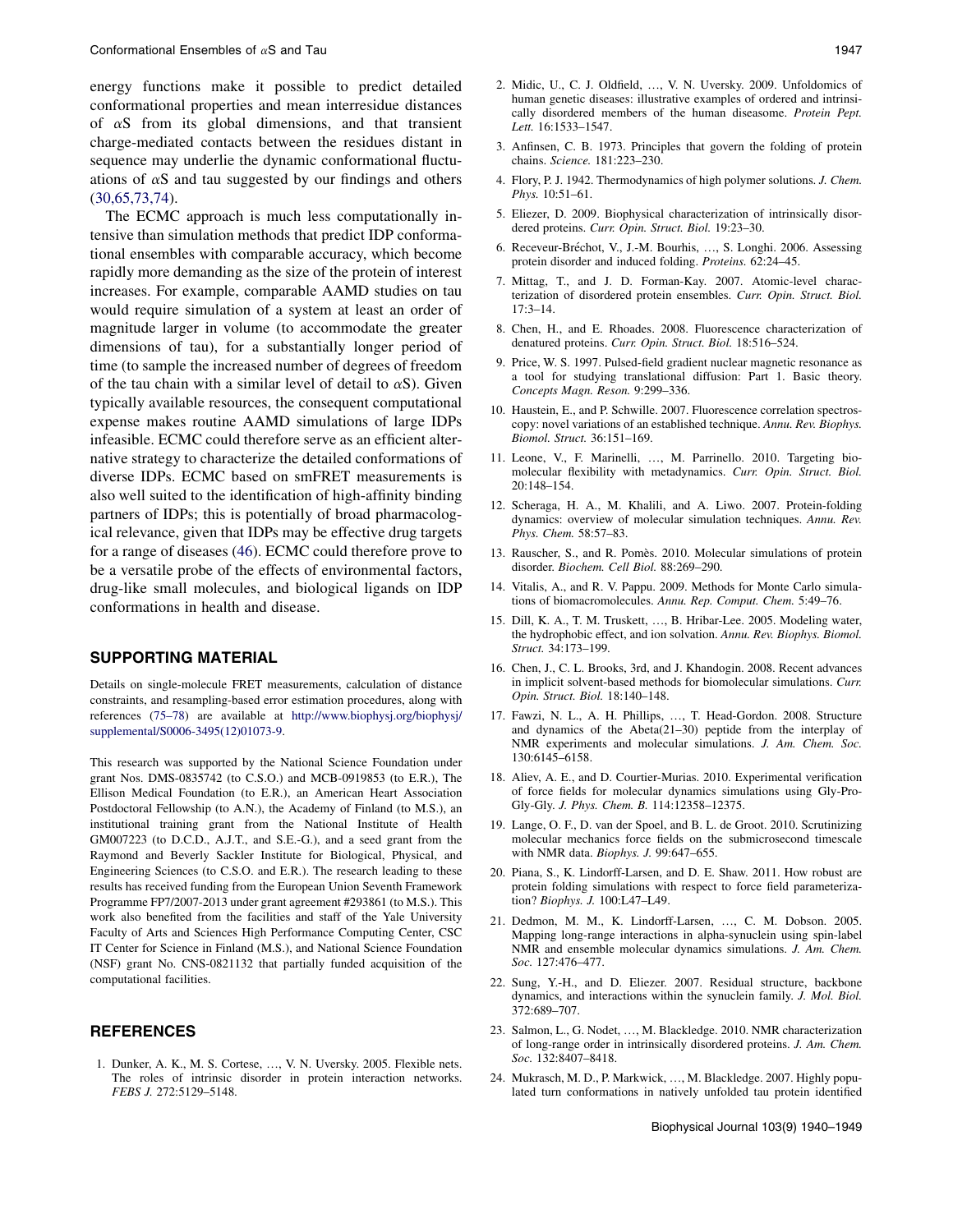from residual dipolar couplings and molecular simulation. J. Am. Chem. Soc. 129:5235–5243.

- 25. Mukrasch, M. D., S. Bibow, ..., M. Zweckstetter. 2009. Structural polymorphism of 441-residue tau at single residue resolution. PLoS Biol. 7:e34.
- 26. Ferreon, A. C. M., C. R. Moran, ..., A. A. Deniz. 2010. Alteration of the alpha-synuclein folding landscape by a mutation related to Parkinson's disease. Angew. Chem. Int. Ed. Engl. 49:3469–3472.
- 27. Trexler, A. J., and E. Rhoades. 2010. Single molecule characterization of a-synuclein in aggregation-prone states. Biophys. J. 99:3048–3055.
- 28. Rhoades, E., T. F. Ramlall, ..., D. Eliezer. 2006. Quantification of alpha-synuclein binding to lipid vesicles using fluorescence correlation spectroscopy. Biophys. J. 90:4692–4700.
- 29. Grupi, A., and E. Haas. 2011. Segmental conformational disorder and dynamics in the intrinsically disordered protein  $\alpha$ -synuclein and its chain length dependence. J. Mol. Biol. 405:1267-1283.
- 30. Grupi, A., and E. Haas. 2011. Time-resolved FRET detection of subtle temperature-induced conformational biases in ensembles of a-synuclein molecules. J. Mol. Biol. 411:234–247.
- 31. Jeganathan, S., M. von Bergen, ..., E. Mandelkow. 2006. Global hairpin folding of tau in solution. Biochemistry. 45:2283–2293.
- 32. Jeganathan, S., A. Hascher, ., E. Mandelkow. 2008. Proline-directed pseudo-phosphorylation at AT8 and PHF1 epitopes induces a compaction of the paperclip folding of Tau and generates a pathological (MC-1) conformation. J. Biol. Chem. 283:32066–32076.
- 33. Li, J., V. N. Uversky, and A. L. Fink. 2002. Conformational behavior of human  $\alpha$ -synuclein is modulated by familial Parkinson's disease point mutations A30P and A53T. Neurotoxicology. 23:553–567.
- 34. Tashiro, M., M. Kojima, ..., S. Shimotakahara. 2008. Characterization of fibrillation process of alpha-synuclein at the initial stage. Biochem. Biophys. Res. Commun. 369:910–914.
- 35. Rekas, A., R. B. Knott, ., C. L. Pham. 2010. The structure of dopamine induced alpha-synuclein oligomers. Eur. Biophys. J. 39:1407–1419.
- 36. Giehm, L., D. I. Svergun, ..., B. Vestergaard. 2011. Low-resolution structure of a vesicle disrupting  $\alpha$ -synuclein oligomer that accumulates during fibrillation. Proc. Natl. Acad. Sci. USA. 108:3246–3251.
- 37. Schweers, O., E. Schönbrunn-Hanebeck, ..., E. Mandelkow. 1994. Structural studies of tau protein and Alzheimer paired helical filaments show no evidence for beta-structure. J. Biol. Chem. 269:24290–24297.
- 38. Mylonas, E., A. Hascher, ., D. I. Svergun. 2008. Domain conformation of tau protein studied by solution small-angle x-ray scattering. Biochemistry. 47:10345–10353.
- 39. Shkumatov, A. V., S. Chinnathambi, ., D. I. Svergun. 2011. Structural memory of natively unfolded tau protein detected by small-angle x-ray scattering. Proteins. 79:2122–2131.
- 40. Allison, J. R., P. Varnai, ., M. Vendruscolo. 2009. Determination of the free energy landscape of alpha-synuclein using spin label nuclear magnetic resonance measurements. J. Am. Chem. Soc. 131:18314– 18326.
- 41. Wu, K.-P., D. S. Weinstock, ..., J. Baum. 2009. Structural reorganization of alpha-synuclein at low pH observed by NMR and REMD simulations. J. Mol. Biol. 391:784–796.
- 42. Tsigelny, I. F., Y. Sharikov, ..., E. Masliah. 2008. Simulation and modeling of synuclein-based 'protofibril' structures: as a means of understanding the molecular basis of Parkinson's disease. J. Phys. Conf. Ser. 125:012056.
- 43. Ullman, O., C. K. Fisher, and C. M. Stultz. 2011. Explaining the structural plasticity of  $\alpha$ -synuclein. J. Am. Chem. Soc. 133:19536-19546.
- 44. Cheng, Y., T. LeGall, ..., A. K. Dunker. 2006. Rational drug design via intrinsically disordered protein. Trends Biotechnol. 24:435–442.
- 45. Masuda, M., N. Suzuki, ., M. Hasegawa. 2006. Small molecule inhibitors of alpha-synuclein filament assembly. Biochemistry. 45: 6085–6094.

Biophysical Journal 103(9) 1940–1949

- 46. Metallo, S. J. 2010. Intrinsically disordered proteins are potential drug targets. Curr. Opin. Chem. Biol. 14:481–488.
- 47. Zhao, J.-H., H.-L. Liu, C.-K. Chuang, K.-T. Liu, W.-B. Tsai., 2010. Molecular dynamics simulations to investigate the stability and aggregation behaviour of the amyloid-forming peptide VQIVYK from tau protein. Mol. Simul. 36:1013–1024.
- 48. Miller, Y., B. Ma, and R. Nussinov. 2011. Synergistic interactions between repeats in tau protein and  $A\beta$  amyloids may be responsible for accelerated aggregation via polymorphic states. Biochemistry. 50:5172–5181.
- 49. Jho, Y. S., E. B. Zhulina, ., P. A. Pincus. 2010. Monte carlo simulations of tau proteins: effect of phosphorylation. Biophys. J. 99:2387– 2397.
- 50. Chaudhury, S., S. Lyskov, and J. J. Gray. 2010. PyRosetta: a scriptbased interface for implementing molecular modeling algorithms using Rosetta. Bioinformatics. 26:689–691.
- 51. Trexler, A. J., and E. Rhoades. 2009. Alpha-synuclein binds large unilamellar vesicles as an extended helix. Biochemistry. 48:2304–2306.
- 52. Hess, B., C. Kutzner, ..., E. Lindahl. 2008. GROMACS 4: algorithms for highly efficient, load-balanced, and scalable molecular simulation. J. Chem. Theory Comput. 4:435–447.
- 53. Hornak, V., R. Abel, ., C. Simmerling. 2006. Comparison of multiple Amber force fields and development of improved protein backbone parameters. Proteins. 65:712–725.
- 54. Sorin, E. J., and V. S. Pande. 2005. Exploring the helix-coil transition via all-atom equilibrium ensemble simulations. Biophys. J. 88:2472–2493.
- 55. Horn, H. W., W. C. Swope, ..., T. Head-Gordon. 2004. Development of an improved four-site water model for biomolecular simulations: TIP4P-Ew. J. Chem. Phys. 120:9665–9678.
- 56. Showalter, S. A., E. Johnson, ..., R. Brüschweiler. 2007. Toward quantitative interpretation of methyl side-chain dynamics from NMR by molecular dynamics simulations. J. Am. Chem. Soc. 129:14146–14147.
- 57. Wong, V., and D. A. Case. 2008. Evaluating rotational diffusion from protein MD simulations. J. Phys. Chem. B. 112:6013–6024.
- 58. Berendsen, H. J. C., J. P. M. Postma, ..., J. R. Haak. 1984. Molecular dynamics with coupling to an external bath. *J. Chem.* Phys. 81:3684–3690.
- 59. Bussi, G., D. Donadio, and M. Parrinello. 2007. Canonical sampling through velocity rescaling. J. Chem. Phys. 126:014101.
- 60. Elbaum-Garfinkle, S., and E. Rhoades. 2012. Identification of an aggregation-prone structure of tau. J. Am. Chem. Soc. 134:16607–16613.
- 61. O'Brien, E. P., G. Morrison, ., D. Thirumalai. 2009. How accurate are polymer models in the analysis of Förster resonance energy transfer experiments on proteins? J. Chem. Phys. 130:124903.
- 62. Sherman, E., and G. Haran. 2006. Coil-globule transition in the denatured state of a small protein. Proc. Natl. Acad. Sci. USA. 103:11539-11543.
- 63. McCarney, E. R., J. H. Werner, ., K. W. Plaxco. 2005. Site-specific dimensions across a highly denatured protein; a single molecule study. J. Mol. Biol. 352:672–682.
- 64. Rohl, C. A., C. E. M. Strauss, ..., D. Baker. 2004. Protein structure prediction using Rosetta. Methods Enzymol. 383:66–93.
- 65. Lee, J. C., H. B. Gray, and J. R. Winkler. 2005. Tertiary contact formation in alpha-synuclein probed by electron transfer. J. Am. Chem. Soc. 127:16388–16389.
- 66. Reference deleted in proof.
- 67. Uversky, V. N., J. Li, and A. L. Fink. 2001. Evidence for a partially folded intermediate in alpha-synuclein fibril formation. J. Biol. Chem. 276:10737–10744.
- 68. García De La Torre, J., M. L. Huertas, and B. Carrasco. 2000. Calculation of hydrodynamic properties of globular proteins from their atomic-level structure. Biophys. J. 78:719–730.